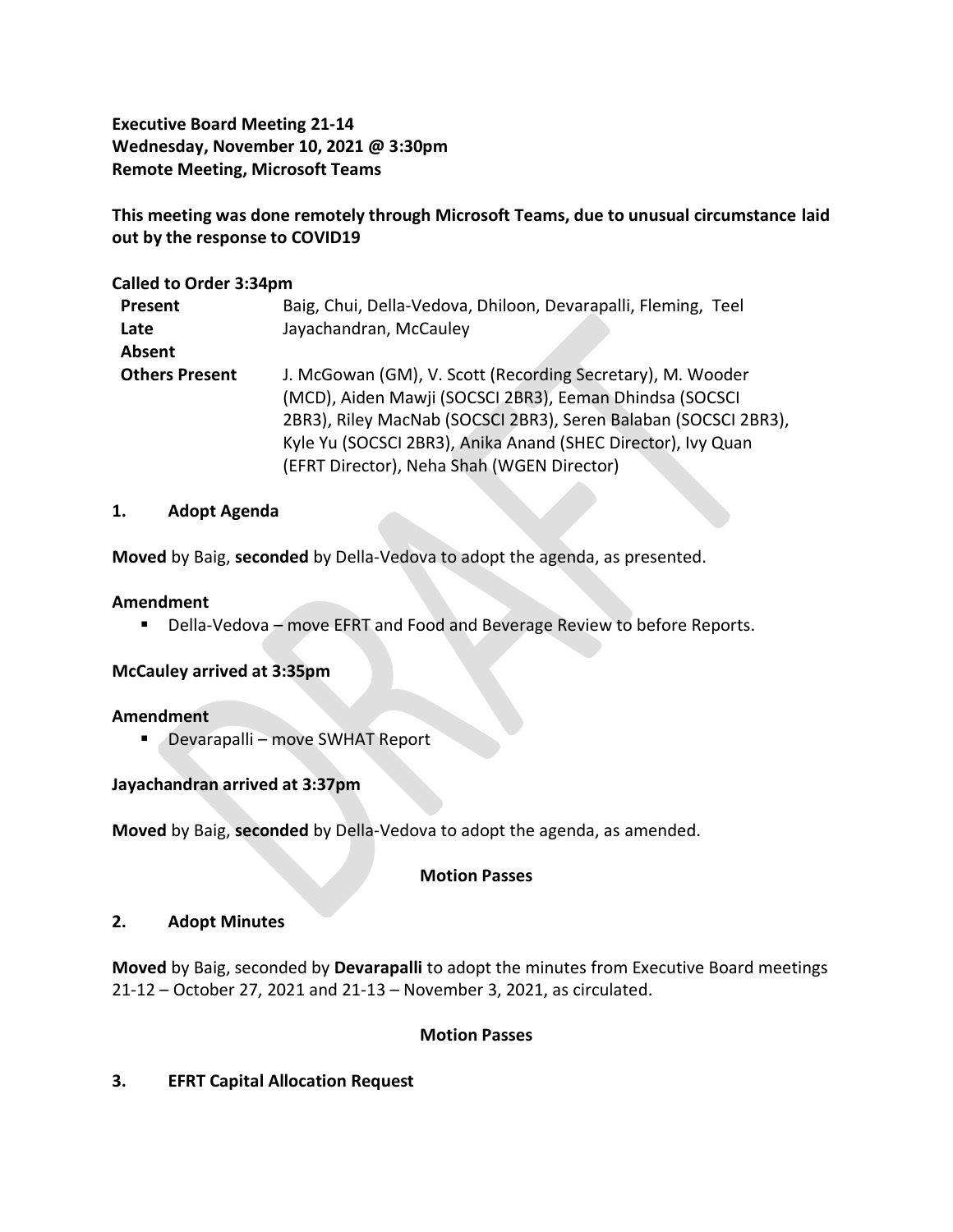**Moved** by Devarapalli, **seconded** by Chui that Executive Board allocate up to \$2,400 from the Capital Growth Fund in order to purchase two new EFRT bikes and assets, as circulated.

- Devarapalli went over the memo with the Board.
- Chui stated that Devarapalli stated everything.
- Baig stated that this was a good item to pass as EFRT was an essential service on campus.

#### **Motion Passes**

#### **4. SWHAT Report – report circulated**

■ Devarapalli summarized the report.

#### **5. Food and Beverage Review Update**

- McGowan stated that he re-circulated the terms of reference for the add-hoc committee as a reminder to members. He quickly explained that it was put together as other services were subsidizing food and beverage. McGowan explained that a Request for Proposal process was done to find a possible third part to manage those operations. He stated that he wanted the committee to go through everything and then provide recommendations to Executive Board.
- Della-Vedova stated that it would be beneficial to have a comparative projected vs actuals in the financials.

#### **6. SHEC Report – Anika Anand presented**

■ Anand summarized the report.

#### **Questions**

- Della-Vedova addressed the purchase order approval issue in the report. Jayachandran added that they were recently going through club budget requests so there was a delay in approvals.
- Anand stated that they were frustrated about not knowing where the special project funding was put after approval, and that they haven't been able to use the money due to that. Jayachandran stated that they emailed all Directors awhile ago and only received a response five days ago about the process.
- Della-Vedova address the issues about planning for the Winter term. They stated that part of the challenge is the University isn't being clear and transparent with the MSU, so it's unclear on the service function for all of us. They stated that they recognize the frustration, and the rest of the organization is feeling it too. McGowan added that it was a concern in all areas of the organization, especially whether volunteer staff are away not sure if they are coming back or doing everything remote. McGowan stated that they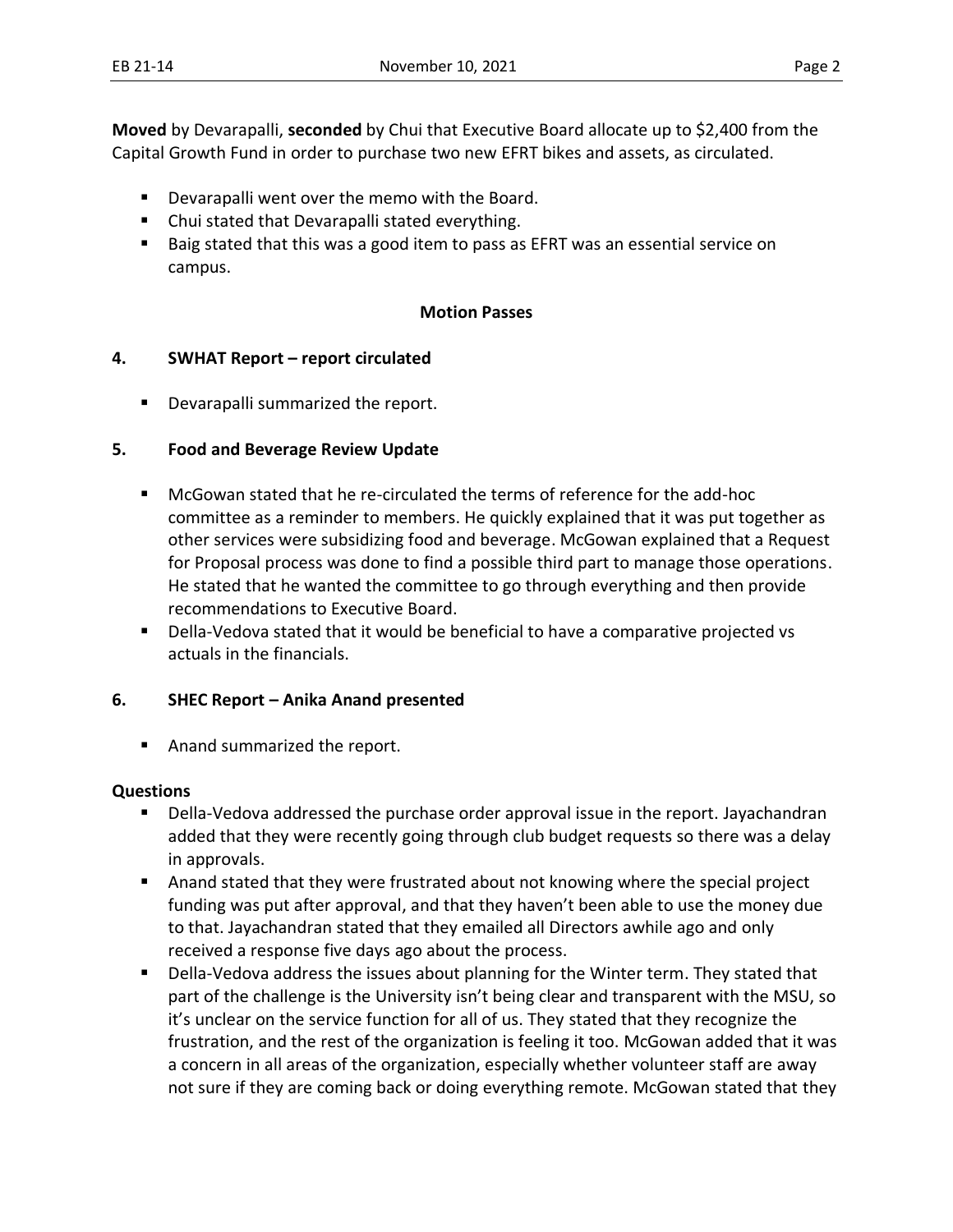need to know as well to make sure they have everything needed and make sure they all have the infrastructure. McGowan stated that the goal is to know by the end of this month.

■ Teel suggested that Anand reach out to the AVP (University Affairs) to see if any of the campaign ideas SHEC is planning on doing could potentially have funding dedicated, depending on the advocacy side.

## **7. WGEN Report – Neha Shah presented**

■ Shah summarized the report.

#### **Questions**

- Baig mentioned that Mehta from Arts and Science Caucus was also looking into a menstrual equality project and to reach out to them.
- Wooder told Shah that they will look into Underground for them.

### **8. Information and Questions**

- Scott mentioned that opt-out reimbursement will happen in late November.
- Baig asked what can be done in the future when there's a security threat to campus. Della-Vedova stated that whatever the University knows is what they MSU would know and the MSU would share it on socials. Wooder stated that since this was overnight all anyone could do is just share the information as given.
- Wooder announced that there is a new promo person for TwelvEighty so there will be more active marketing on social media. He announced that Pride History Week was this week. He reminded everyone that SLEF was now open and to get in their applications. Remembrance Day ceremony was being put on by Alumni and to sign up for access online. Wooder announced that there were jobs open on the jobs portal and that Teaching Awards closes next week. He also announced that the Student Choice Initiative appeal is not being furthered by the Ontario Government.

#### **9. Adjournment and Time of Next Meeting**

**Time of Next Meeting:** 

## **Wednesday, November 17, 2021 3:30pm Remote Meeting, Microsoft Teams**

**Moved** by Baig, **seconded** by Della-Vedova that the Executive Board meeting be adjourned.

## **Motion Passes**